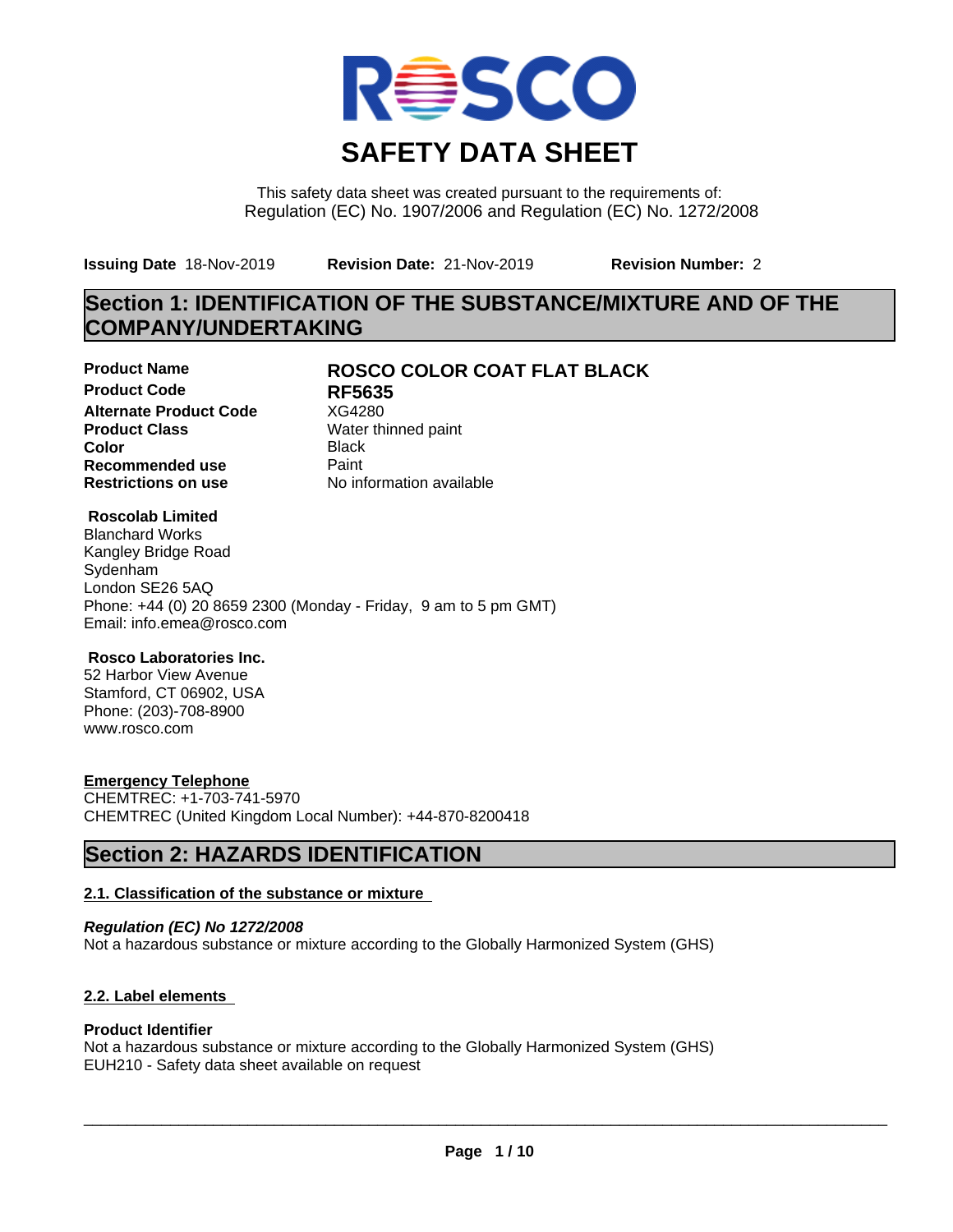#### **2.3. Other hazards**

**General Hazards** No information available

## **Section 3: COMPOSITION/INFORMATION ON INGREDIENTS**

#### **3.1 Substances**

Not applicable

#### **3.2 Mixtures**

| <b>Chemical name</b> | <b>EINECS/ELINCS No.</b> | <b>CAS No.</b> | Weight-%   | <b>Classification</b><br>according to<br><b>Regulation (EC) No.</b><br>1272/2008 [CLP]                                               | <b>REACH registration</b><br>number |
|----------------------|--------------------------|----------------|------------|--------------------------------------------------------------------------------------------------------------------------------------|-------------------------------------|
| Talc                 | 238-877-9                | 14807-96-6     | $>=1 - 5$  |                                                                                                                                      | Not available                       |
| Magnesium carbonate  | 208-915-9                | 546-93-0       | $>=1 - 5$  |                                                                                                                                      | Not available                       |
| 2-Butoxyethanol      | 203-905-0                | 111-76-2       | $>= 1 - 5$ | Acute Tox. 4 (H302)<br>Acute Tox. 4 (H312)<br>Skin Irrit. 2 (H315)<br>Acute Tox. 4 (H332)<br>Eye Irrit. 2 (H319)<br>STOT SE 3 (H335) | Not available                       |
| Carbon black         | 215-609-9                | 1333-86-4      | $>=1 - 5$  |                                                                                                                                      | Not available                       |

*Full text of H- and EUH-phrases: see section 16*

## **Section 4: FIRST AID MEASURES**

#### **4.1. Description of first aid measures**

| Description of first aid measures |                                                                                                          |
|-----------------------------------|----------------------------------------------------------------------------------------------------------|
| <b>General Advice</b>             | No hazards which require special first aid measures.                                                     |
| <b>Eye Contact</b>                | Rinse thoroughly with plenty of water for at least 15<br>minutes and consult a physician.                |
| <b>Skin Contact</b>               | Wash off immediately with soap and plenty of water while<br>removing all contaminated clothes and shoes. |
| <b>Inhalation</b>                 | Move to fresh air. If symptoms persist, call a physician.                                                |
| Ingestion                         | Clean mouth with water and afterwards drink plenty of<br>water. Consult a physician if necessary.        |

#### **4.2. Most important symptoms and effects, both acute and delayed**

| <b>Most Important Symptoms/Effects</b>                                   | None known. |
|--------------------------------------------------------------------------|-------------|
| 4.3. Indication of anv immediate medical attention and special treatment |             |

### **needed**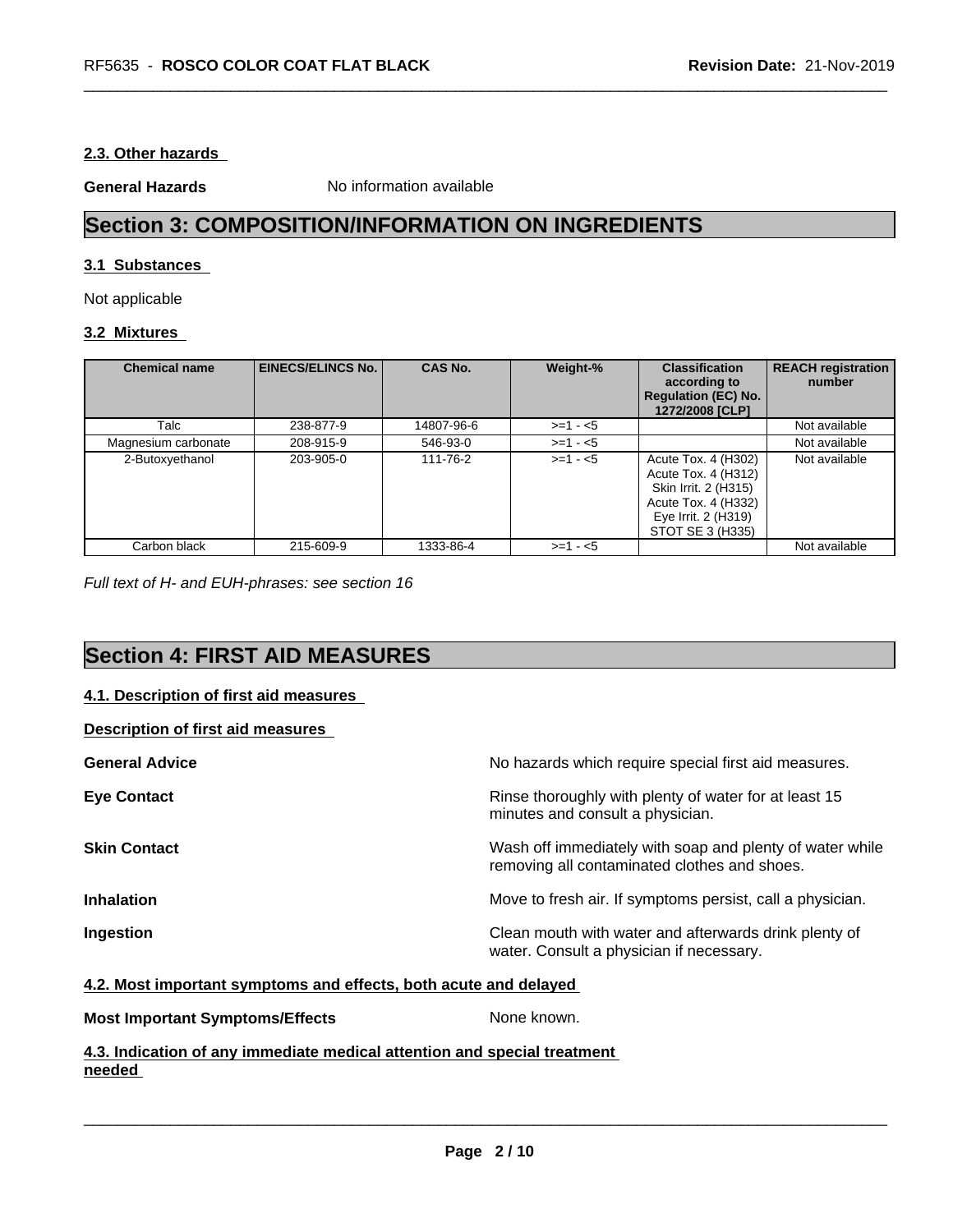**Notes To Physician Treat symptomatically.** 

# **Section 5: FIRE FIGHTING MEASURES 5.1. Extinguishing media Suitable Extinguishing Media** Media Use extinguishing measures that are appropriate to local circumstances and the surrounding environment. **Unsuitable Extinguishing Media** Noinformation available. **5.2. Special hazards arising from the substance or mixture Specific Hazards Arising From The Chemical** Closed containers may rupture ifexposed to fire or extreme heat. **Sensitivity to static discharge** Mo **Sensitivity to mechanical impact** No **5.3. Advice for firefighters Protective equipment and precautions for firefighters** Wear self-contained breathing apparatus and protective suit. **Section 6: ACCIDENTAL RELEASE MEASURES 6.1. Personal precautions, protective equipment and emergency procedures Personal Precautions Avoid contact with skin, eyes and clothing. Ensure** Avoid contact with skin, eyes and clothing. Ensure adequate ventilation. **Other Information Observe all relevant local and international regulations. 6.2. Environmental precautions Environmental precautions Environmental precautions Prevent spreading of vapors through sewers, ventilation** systems and confined areas. **6.3. Methods and material for containment and cleaning up Methods for Containment Absorb with inert material and place in suitable container** for disposal. **Methods for Cleaning Up Clean contaminated surface thoroughly. 6.4. Reference to other sections Other information** See Section 12 for additional information. **Section 7: HANDLING AND STORAGE 7.1. Precautions for safe handling**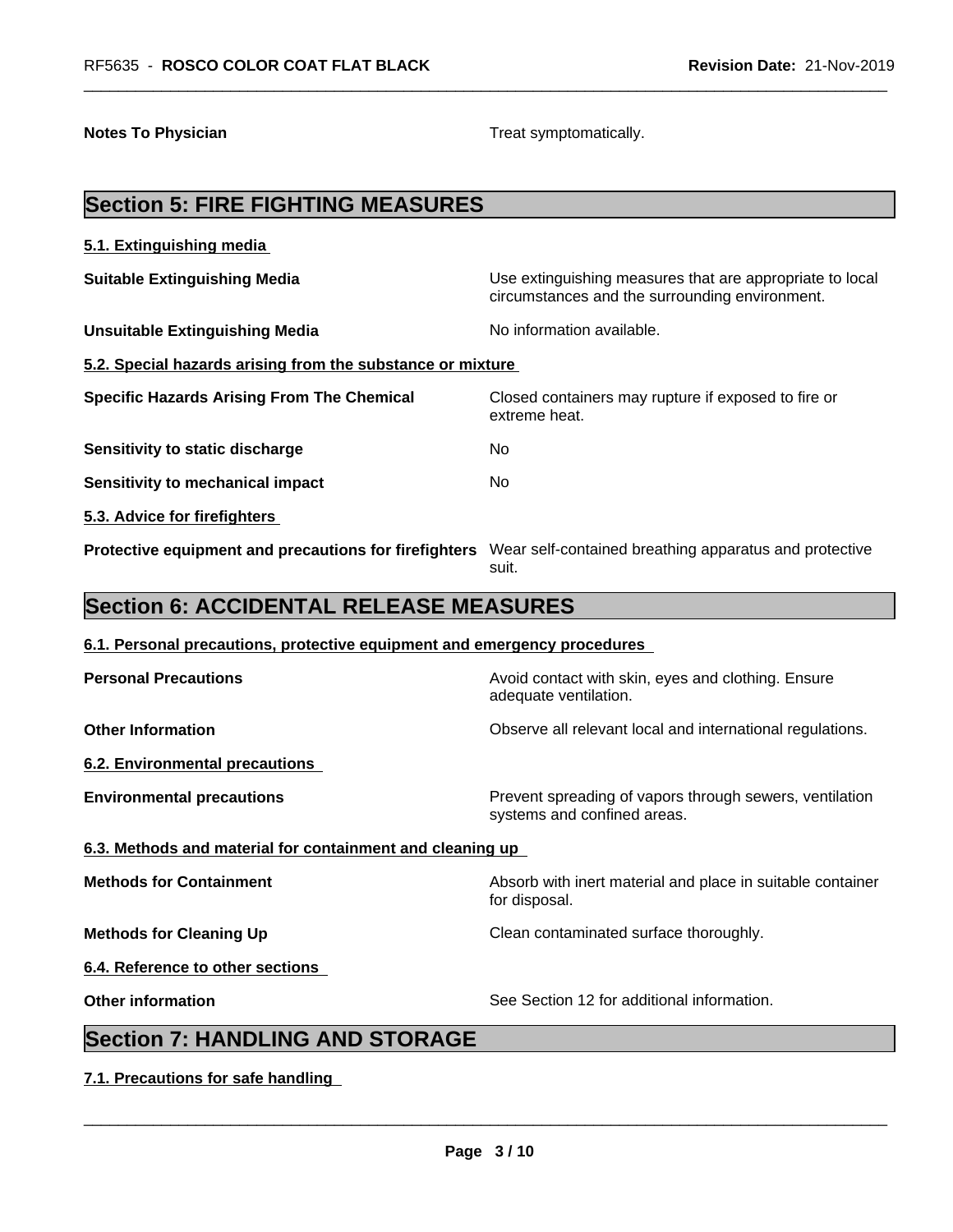**Handling Handling Avoid contact with skin, eyes and clothing. Avoid breathing Handling A** vapors, spray mists or sanding dust. In case of insufficient ventilation, wear suitable respiratory equipment.

**Hygiene Measures** Mash thoroughly after handling.

label / literature for specific instructions.

#### **7.2. Conditions for safe storage, including any incompatibilities**

**Storage Keep container tightly closed.** Keep out of the reach of

**7.3. Specific end use(s)**

**Specific Uses Architectural coating. Apply as directed. Refer to product** 

**Risk Management Methods (RMM)** Not Applicable.

children.

## **Section 8: EXPOSURE CONTROLS/PERSONAL PROTECTION**

#### **8.1. Control parameters**

| <b>Chemical name</b>            | <b>European Union</b>                                                                            | <b>Belgium</b>                                                                                  | <b>Bulgaria</b>                                                                                                                    |                                                                                |                  | <b>Cyprus</b>                                                                                                          | <b>France</b>                                                                                                                     | <b>Ireland</b>                                                                                                      |
|---------------------------------|--------------------------------------------------------------------------------------------------|-------------------------------------------------------------------------------------------------|------------------------------------------------------------------------------------------------------------------------------------|--------------------------------------------------------------------------------|------------------|------------------------------------------------------------------------------------------------------------------------|-----------------------------------------------------------------------------------------------------------------------------------|---------------------------------------------------------------------------------------------------------------------|
| Talc<br>14807-96-6              |                                                                                                  | TWA: $2 \text{ mq/m}^3$                                                                         | TWA: 1.0 fiber/cm3<br>TWA: $6.0 \text{ mg/m}^3$<br>TWA: $3.0 \text{ mg/m}^3$                                                       |                                                                                |                  |                                                                                                                        |                                                                                                                                   | TWA: 10 mg/m <sup>3</sup><br>TWA: $0.8 \text{ mg/m}^3$<br>STEL: 30 mg/m <sup>3</sup><br>STEL: 2.4 mg/m <sup>3</sup> |
| Magnesium carbonate<br>546-93-0 |                                                                                                  | ÷                                                                                               |                                                                                                                                    |                                                                                |                  | $\sim$                                                                                                                 | TWA: $10 \text{ mg/m}^3$                                                                                                          |                                                                                                                     |
| 2-Butoxyethanol<br>111-76-2     | TWA: 20 ppm<br>TWA: $98 \text{ mg/m}^3$<br>STEL: 50 ppm<br>STEL: 246 mg/m <sup>3</sup><br>$S^*$  | STEL: 50 ppm<br>STEL: 246 mg/m <sup>3</sup><br>TWA: 20 ppm<br>TWA: 98 mg/m <sup>3</sup><br>skin | Potential for<br>cutaneous<br>absorption<br>TWA: $20 \text{ mg/m}^3$<br>TWA: 98 ppm<br>STEL: 50 ppm<br>STEL: 246 mg/m <sup>3</sup> |                                                                                |                  | TWA: 20 ppm<br>TWA: $98 \text{ mg/m}^3$<br>STEL: 50 ppm<br>STEL: 246 mg/m <sup>3</sup><br>$S^*$                        | TWA: 10 ppm<br>TWA: 49 mg/m <sup>3</sup><br>STEL: 50 ppm<br>STEL: 246 mg/m <sup>3</sup><br><b>Risk of cutaneous</b><br>absorption | TWA: 20 ppm<br>TWA: 98 mg/m <sup>3</sup><br>STEL: 50 ppm<br>STEL: 246 mg/m <sup>3</sup><br>skin                     |
| Carbon black<br>1333-86-4       | ÷.                                                                                               | TWA: $3.5 \text{ mg/m}^3$                                                                       | $S^*$                                                                                                                              |                                                                                |                  |                                                                                                                        | TWA: $3.5 \text{ mg/m}^3$                                                                                                         | TWA: 3.5 mg/m <sup>3</sup><br>STEL: 7 mg/m <sup>3</sup>                                                             |
| <b>Chemical name</b>            | Germany                                                                                          | Greece                                                                                          | <b>Hungary</b>                                                                                                                     |                                                                                |                  | Iceland                                                                                                                | Italy                                                                                                                             | Latvia                                                                                                              |
| Talc<br>14807-96-6              |                                                                                                  | TWA: $10 \text{ mg/m}^3$<br>TWA: $2 \text{ mq/m}^3$                                             | TWA: $2 \text{ mg/m}^3$                                                                                                            |                                                                                |                  |                                                                                                                        |                                                                                                                                   |                                                                                                                     |
| 2-Butoxyethanol<br>111-76-2     | TWA: 10 ppm<br>TWA: 49 mg/m <sup>3</sup>                                                         | TWA: 25 ppm<br>TWA: 120 mg/m <sup>3</sup><br>$S^*$                                              | STEL: 246 mg/m <sup>3</sup><br>TWA: 98 mg/m <sup>3</sup><br>potential for<br>cutaneous<br>absorption                               |                                                                                |                  | 20 ppm TWA<br>100 mg/m <sup>3</sup> TWA<br>25 ppm TWA<br>50 ppm STEL<br>246 mg/m <sup>3</sup> STEL<br>Skin             | TWA: 20 ppm<br>TWA: 98 mg/m <sup>3</sup><br>STEL: 50 ppm<br>STEL: 246 mg/m <sup>3</sup><br>pelle*                                 | TWA: 20 ppm<br>TWA: 98 mg/m <sup>3</sup><br>STEL: 50 ppm<br>STEL: 246 mg/m <sup>3</sup><br>$S^*$                    |
| Carbon black<br>1333-86-4       | $\sim$                                                                                           | TWA: 3.5 mg/m <sup>3</sup><br>STEL: 7 mg/m <sup>3</sup>                                         |                                                                                                                                    |                                                                                |                  | 3.5 mg/m <sup>3</sup> TWA                                                                                              | $\sim$                                                                                                                            |                                                                                                                     |
| <b>Chemical name</b>            | Lithuania                                                                                        | <b>Netherlands</b>                                                                              | <b>Poland</b>                                                                                                                      | Romania                                                                        |                  | <b>Spain</b>                                                                                                           | <b>Sweden</b>                                                                                                                     | <b>United</b><br>Kingdom                                                                                            |
| Talc<br>14807-96-6              | TWA: $2 \text{ mg/m}^3$<br>TWA: 1 mg/m <sup>3</sup>                                              | TWA: 0.25<br>mg/m <sup>3</sup>                                                                  | TWA: $4.0 \text{ mg/m}^3$<br>TWA: $1.0 \text{ mg/m}^3$                                                                             | TWA: $2 \text{ mg/m}^3$                                                        |                  | TWA: $2 \text{ mg/m}^3$                                                                                                | TLV: $2 \text{ mg/m}^3$<br>TLV: 1 mg/m <sup>3</sup>                                                                               | TWA: $1 \text{ mg/m}^3$<br>STEL: 3 mg/m <sup>3</sup>                                                                |
| Magnesium carbonate<br>546-93-0 | TWA: $10 \text{ mg/m}^3$                                                                         |                                                                                                 |                                                                                                                                    | $\overline{a}$                                                                 |                  | $\blacksquare$                                                                                                         |                                                                                                                                   |                                                                                                                     |
| 2-Butoxyethanol<br>111-76-2     | TWA: 10 ppm<br>TWA: $50 \text{ mg/m}^3$<br>STEL: 20 ppm<br><b>STEL: 100</b><br>mg/m <sup>3</sup> | <b>Skin</b><br><b>STEL: 246</b><br>mg/m <sup>3</sup><br>TWA: 100 mg/m <sup>3</sup>              | TWA: 98 mg/m <sup>3</sup><br><b>STEL: 200</b><br>mg/m <sup>3</sup>                                                                 | TWA: 30 ppm<br>TWA: 150 mg/m <sup>3</sup><br>STEL: 50 ppm<br>mg/m <sup>3</sup> | <b>STEL: 250</b> | $\overline{\text{TW}}$ A: 20 ppm<br>TWA: 98 mg/m <sup>3</sup><br>STEL: 50 ppm<br><b>STEL: 245</b><br>mg/m <sup>3</sup> | TLV: 10 ppm<br>TLV: $50$ mg/m <sup>3</sup><br>STEL: 50 ppm<br><b>STEL: 246</b><br>mg/m <sup>3</sup>                               | TWA: 25 ppm<br>TWA: $123$ mg/m <sup>3</sup><br>STEL: 50 ppm<br><b>STEL: 246</b><br>mg/m <sup>3</sup>                |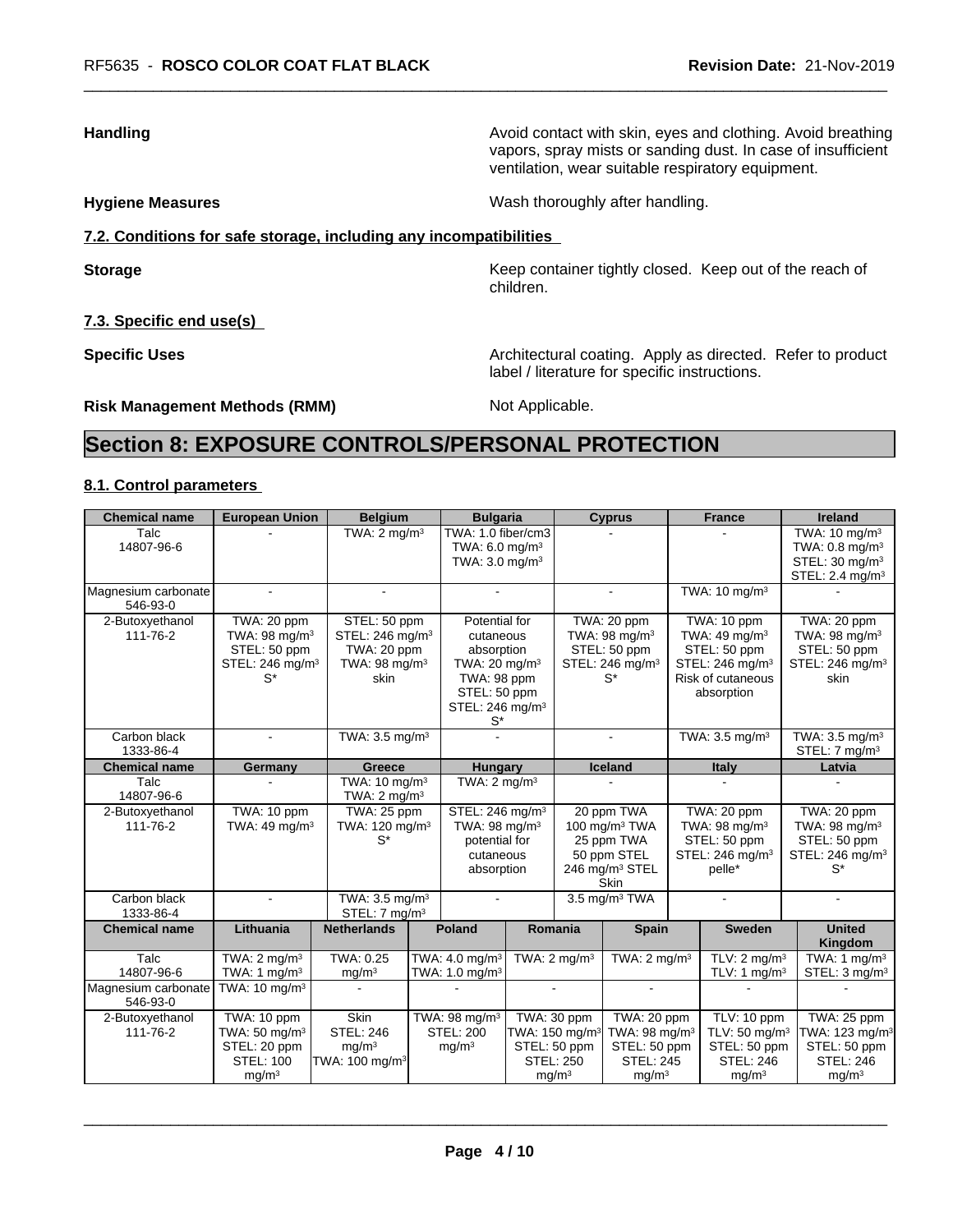|              |  |                               | ⌒∗                        | skin                    |                                     |
|--------------|--|-------------------------------|---------------------------|-------------------------|-------------------------------------|
| Carbon black |  | $ TWA: 4.0$ mg/m <sup>3</sup> | TWA: $3.5 \text{ mg/m}^3$ | TLV: $3 \text{ ma/m}^3$ | $\textsf{TWA: } 3.5 \text{ mg/m}^3$ |
| 1333-86-4    |  |                               |                           |                         | CTT<br>ma/m <sup>3</sup><br>.∟∟∟.   |

#### **8.2. Exposure controls**

**Occupational exposure controls**

| <b>Engineering Measures</b>          | Ensure adequate ventilation, especially in confined areas.                                                                             |
|--------------------------------------|----------------------------------------------------------------------------------------------------------------------------------------|
| <b>Personal Protective Equipment</b> |                                                                                                                                        |
| <b>Respiratory Protection</b>        | In case of insufficient ventilation wear suitable respiratory<br>equipment.                                                            |
| <b>Eye Protection</b>                | Safety glasses with side-shields.                                                                                                      |
| <b>Skin Protection</b>               | Lightweight protective clothing.                                                                                                       |
| <b>Hand protection</b>               | Impervious gloves.                                                                                                                     |
| <b>Hygiene Measures</b>              | Avoid contact with skin, eyes and clothing. Remove and<br>wash contaminated clothing before re-use. Wash<br>thoroughly after handling. |

## **Section 9: PHYSICAL AND CHEMICAL PROPERTIES**

#### **9.1. Information on basic physical and chemical properties**

| Appearance                           | liquid                                        |                        |
|--------------------------------------|-----------------------------------------------|------------------------|
| Odor<br><b>Odor Threshold</b>        | little or no odor<br>No information available |                        |
|                                      |                                               |                        |
| <b>Property</b>                      | <b>Values</b>                                 | <b>Remarks/ Method</b> |
| Density (g/L)                        | 1138 - 1186                                   | None known             |
| <b>Relative Density</b>              | $1.13 - 1.19$                                 | None known             |
| pH                                   | No information available                      | None known             |
| <b>Viscosity (cps)</b>               | No information available                      | None known             |
| Solubility(ies)                      | No information available                      | None known             |
| <b>Water solubility</b>              | No information available                      | None known             |
| <b>Evaporation Rate</b>              | No information available                      | None known             |
| Vapor pressure                       | No information available                      | None known             |
| Vapor density                        | No information available                      | None known             |
| Wt. % Solids                         | $40 - 50$                                     | None known             |
| Vol. % Solids                        | $30 - 40$                                     | None known             |
| Wt. % Volatiles                      | $50 - 60$                                     | None known             |
| <b>Vol. % Volatiles</b>              | $60 - 70$                                     | None known             |
| <b>Boiling Point (°C)</b>            | 100                                           | None known             |
| <b>Freezing Point (°C)</b>           | 0                                             | None known             |
| <b>Melting Point (°C)</b>            | No information available                      | None known             |
| <b>Pour Point</b>                    | No information available                      | None known             |
| Flash Point (°C)                     | Not applicable                                | None known             |
| <b>Flammability (solid, gas)</b>     | No information available                      | None known             |
| <b>Upper flammability limit:</b>     | No information available                      | None known             |
| Lower flammability limit:            | No information available                      | None known             |
| <b>Autoignition Temperature (°C)</b> | No information available                      | None known             |
|                                      |                                               |                        |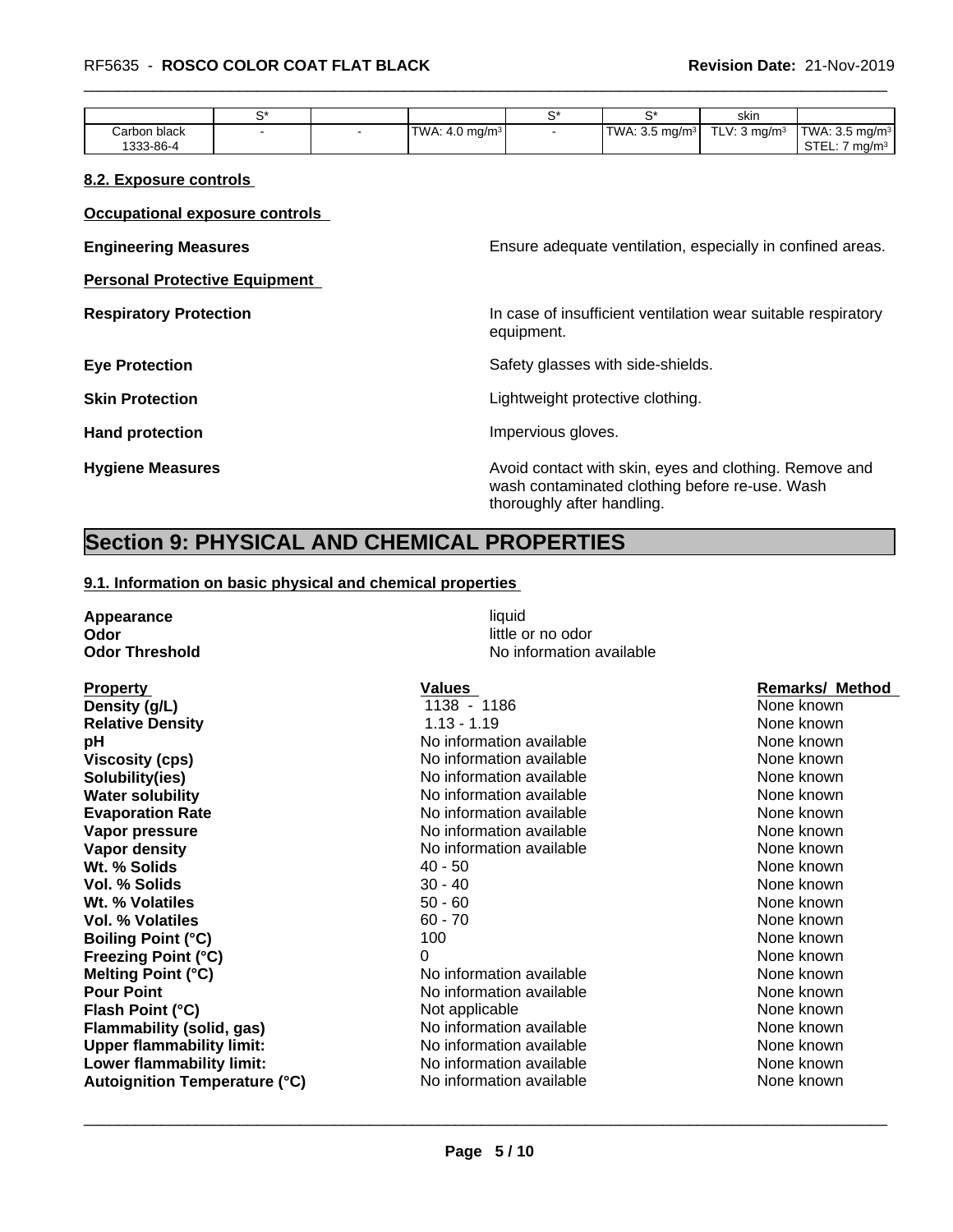**Decomposition Temperature (°C)** No information available None Known None known **Partition coefficient**<br> **Explosive properties**<br>
No information available None Known<br>
None known **Explosive properties**<br> **Oxidizing Properties**<br>
No information available<br>
None known<br>
None known

**No information available** 

## **Section 10: STABILITY AND REACTIVITY**

| 10.1. Reactivity<br><b>Reactivity</b>     | Not Applicable.                          |
|-------------------------------------------|------------------------------------------|
| 10.2. Chemical stability                  |                                          |
| <b>Chemical Stability</b>                 | Stable under normal conditions.          |
| 10.3. Possibility of hazardous reactions  |                                          |
| <b>Possibility of hazardous reactions</b> | None under normal conditions of use.     |
| 10.4. Conditions to avoid                 |                                          |
| <b>Conditions to avoid</b>                | Prevent from freezing.                   |
| 10.5. Incompatible materials              |                                          |
| <b>Incompatible Materials</b>             | No materials to be especially mentioned. |
| 10.6. Hazardous decomposition products    |                                          |
| <b>Hazardous Decomposition Products</b>   | None under normal conditions of use.     |

## **Section 11: TOXICOLOGICAL INFORMATION**

#### **11.1. Information on toxicological effects**

#### **Product Information**

| <b>Inhalation</b>   | There is no data available for this product. |
|---------------------|----------------------------------------------|
| Eye contact         | There is no data available for this product. |
| <b>Skin contact</b> | There is no data available for this product. |
| Ingestion           | There is no data available for this product. |
|                     |                                              |

#### **Acute Toxicity**

**The following values are calculated based on chapter 3.1 of the GHS document**

| <b>ATEmix (dermal)</b>           | 60,049.80 mg/kg |
|----------------------------------|-----------------|
| <b>ATEmix (inhalation-vapor)</b> | 829.40 mg/l     |

#### **Component Information**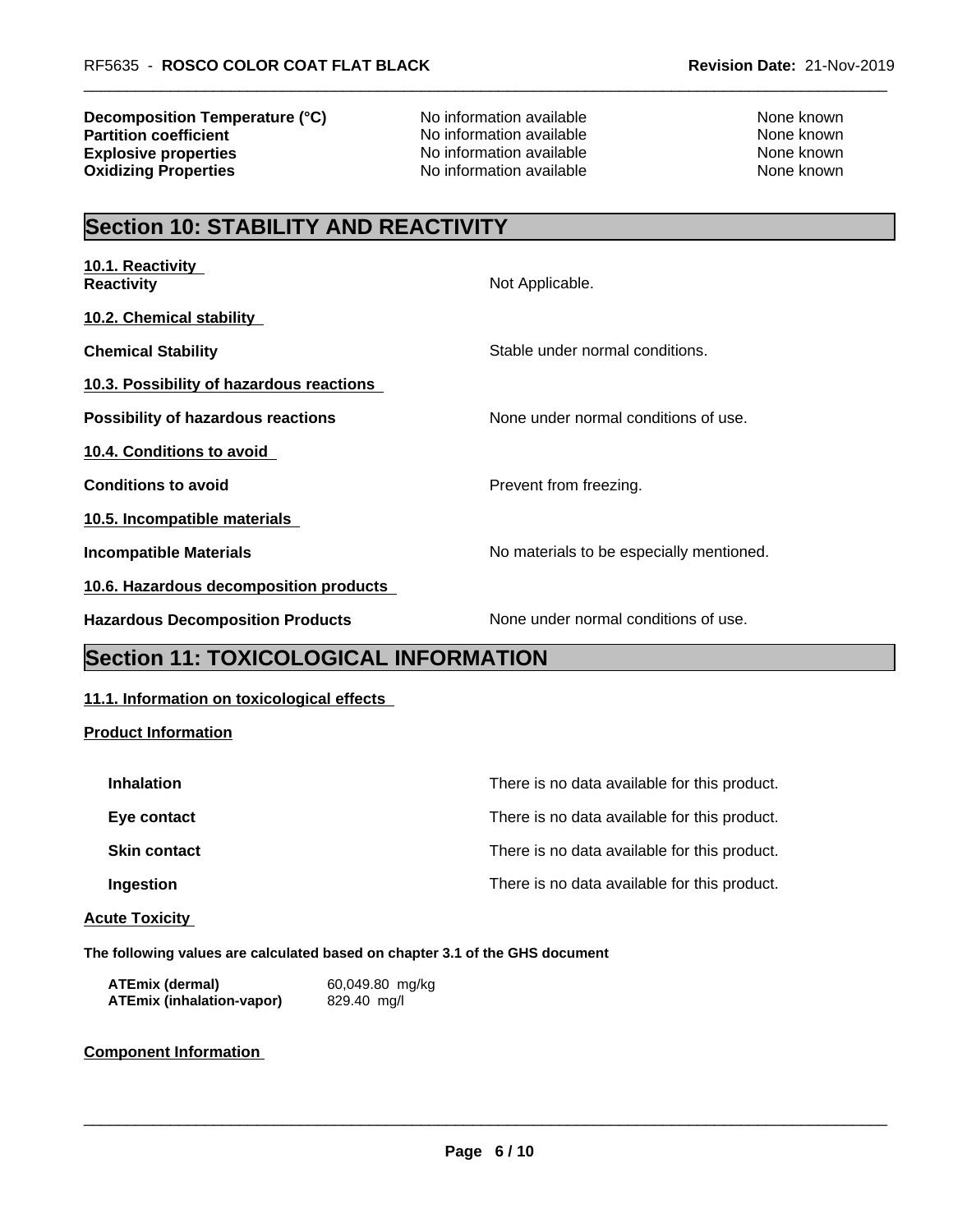| <b>Chemical name</b>      | Oral LD50             | <b>Dermal LD50</b>      | <b>Inhalation LC50</b> |
|---------------------------|-----------------------|-------------------------|------------------------|
| 2-Butoxyethanol           | = 1300 mg/kg (Rat)    | $>$ 2000 mg/kg (Rabbit) | $>$ 4.9 mg/L (Rat) 3H  |
| 111-76-2                  |                       |                         |                        |
| Carbon black<br>1333-86-4 | $> 15400$ mg/kg (Rat) | $>$ 3 g/kg (Rabbit)     |                        |

| <b>Skin corrosion/irritation</b> | No information available.     |
|----------------------------------|-------------------------------|
| Eye damage/irritation            | No information available.     |
| <b>Sensitization</b>             | No sensitizing effects known. |
| <b>Mutagenic Effects</b>         | No information available.     |

### **Carcinogenic effects**

The table below indicates whether each agency has listed any ingredient as a carcinogen.

| name<br>шса                         | pean Union<br>⊏ur | <b>IARC</b>                              |
|-------------------------------------|-------------------|------------------------------------------|
| Carbon black:                       |                   | . Carcinogen<br>sible :<br>Human<br>Poss |
| $\sim$ $\sim$<br>$\sim$<br>333-86-4 |                   |                                          |

#### **Legend**

IARC - International Agency for Research on Cancer

| <b>Reproductive Effects</b>     | No information available. |
|---------------------------------|---------------------------|
| <b>Developmental Effects</b>    | No information available. |
| <b>STOT - single exposure</b>   | No information available. |
| <b>STOT - repeated exposure</b> | No information available. |
| <b>Neurological Effects</b>     | No information available. |
| <b>Target organ effects</b>     | No information available. |
| <b>Symptoms</b>                 | No information available. |
| <b>Aspiration Hazard</b>        | No information available. |

## **Section 12: ECOLOGICAL INFORMATION**

### **12.1. Toxicity**

The environmental impact of this product has not been fully investigated

| <b>Chemical name</b>        | Algae/aguatic plants | Fish                                                                                              | Crustacea                                                 |
|-----------------------------|----------------------|---------------------------------------------------------------------------------------------------|-----------------------------------------------------------|
| Talc<br>14807-96-6          |                      | LC50 > 100 g/L Brachydanio rerio<br>(96 h)                                                        |                                                           |
| 2-Butoxyethanol<br>111-76-2 |                      | $LC50 = 1490$ mg/L Lepomis<br>macrochirus (96 h) $LC50 = 2950$<br>mg/L Lepomis macrochirus (96 h) | EC50 1698 - 1940 mg/L (24 h)<br>$EC50 > 1000$ mg/L (48 h) |
| Carbon black<br>1333-86-4   |                      |                                                                                                   | $EC50 > 5600$ mg/L (24 h)                                 |

#### **12.2. Persistence and degradability**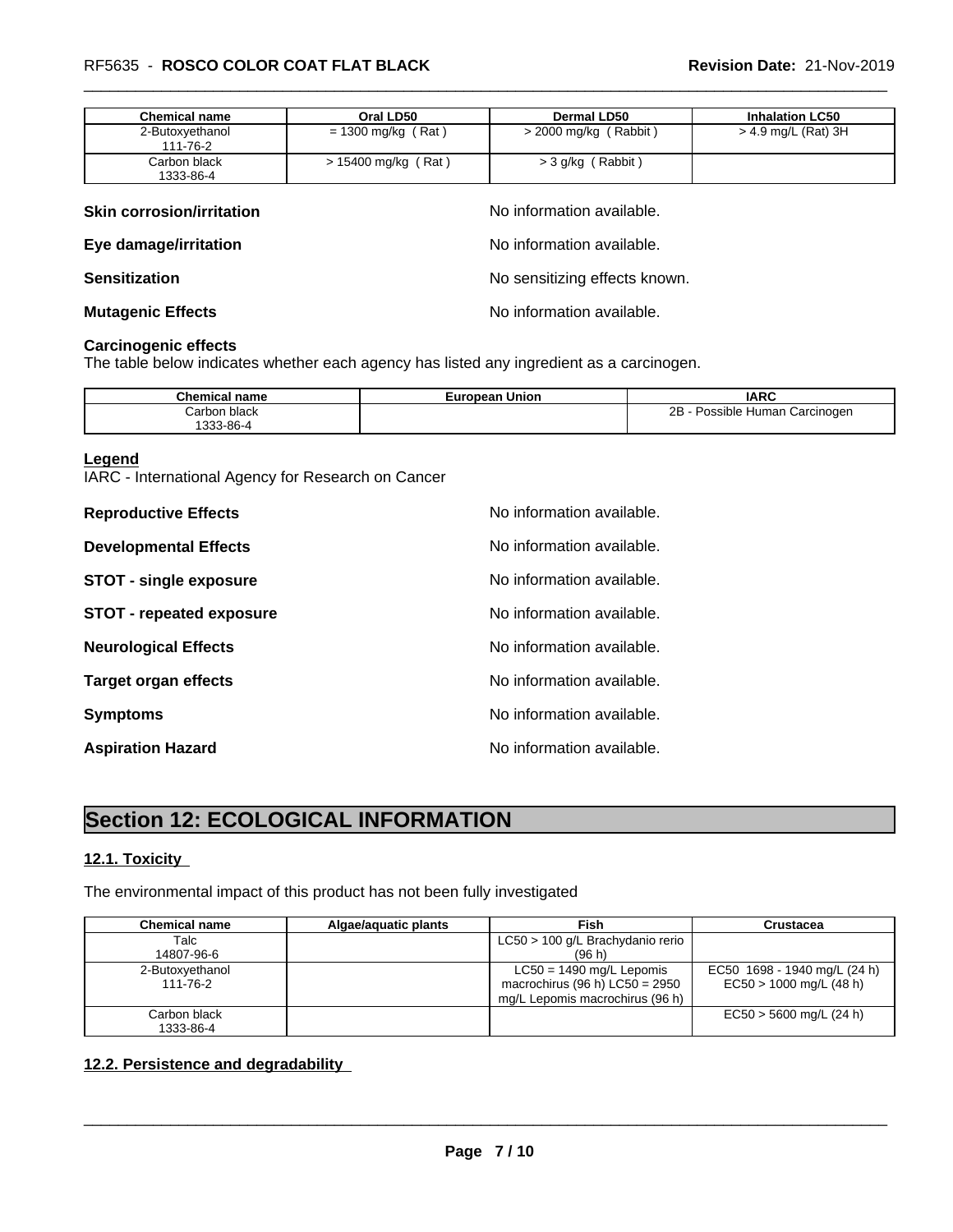#### **Persistence / Degradability** No information available.

#### **12.3. Bioaccumulative potential**

**Bioaccumulation Bioaccumulation No information available.** 

| <b>Chemical name</b>                        | coefficient<br><b>Partition</b> |
|---------------------------------------------|---------------------------------|
| $\overline{\phantom{a}}$<br>2-Butoxyethanol | ົດ<br>U.O                       |
| $1 - 76 - ?$<br>1 <i>A A</i>                |                                 |

#### **12.4. Mobility in soil**

**Mobility in soil Mobility in soil Mobility in soil Mo Mo information** available.

**Mobility in Environmental Media** Note 2016 No information available.

#### **12.5. Results of PBT and vPvB assessment**

#### **PBT and vPvB assessment No information available.** No information available.

**Chemical name PBT and vPvB assessment** Talc 14807-96-6 The substance is not PBT / vPvB Magnesium carbonate 546-93-0 The substance is not PBT / vPvB PBT assessment does not apply 2-Butoxyethanol 111-76-2 The substance is not PBT / vPvB Carbon black 1333-86-4 The substance is not PBT / vPvB PBT assessment does not apply

#### **12.6. Other adverse effects**

**Other adverse effects No information available No information available** 

## **Section 13: DISPOSAL CONSIDERATIONS**

#### **13.1. Waste treatment methods**

**EWC waste disposal No** Noinformation available

**Waste from Residues/Unused Products** Dispose of in accordance with the European Directives on waste and hazardous waste.

**Contaminated Packaging Empty containers should be taken for local recycling,** recovery or waste disposal.

 $\overline{\phantom{a}}$  ,  $\overline{\phantom{a}}$  ,  $\overline{\phantom{a}}$  ,  $\overline{\phantom{a}}$  ,  $\overline{\phantom{a}}$  ,  $\overline{\phantom{a}}$  ,  $\overline{\phantom{a}}$  ,  $\overline{\phantom{a}}$  ,  $\overline{\phantom{a}}$  ,  $\overline{\phantom{a}}$  ,  $\overline{\phantom{a}}$  ,  $\overline{\phantom{a}}$  ,  $\overline{\phantom{a}}$  ,  $\overline{\phantom{a}}$  ,  $\overline{\phantom{a}}$  ,  $\overline{\phantom{a}}$ 

**Other Information** Waste codes should be assigned by the user based on the application for which the product was used.

## **Section 14: TRANSPORT INFORMATION**

**IMDG** Not regulated

**RID** Not regulated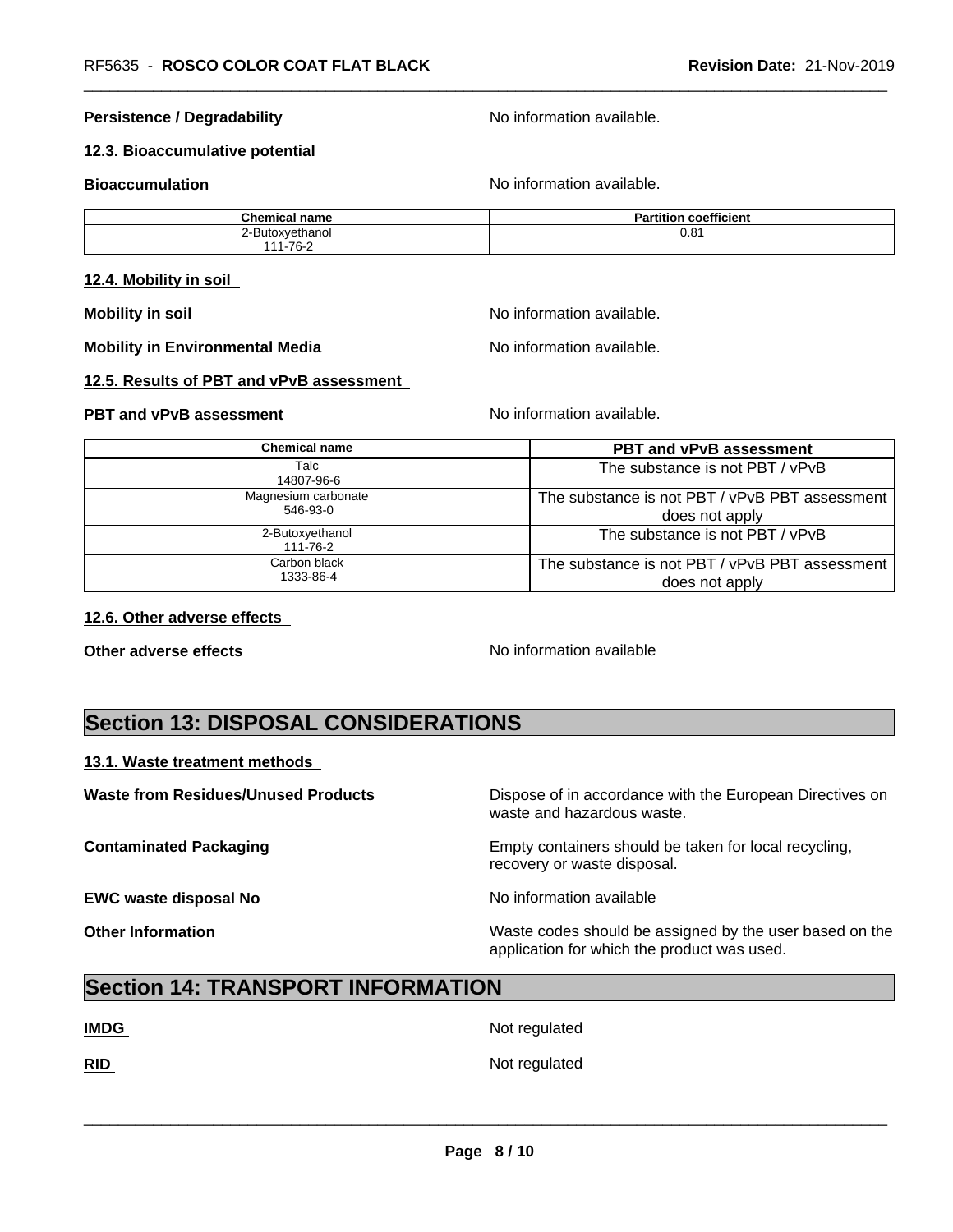| <b>ADR</b>  | Not regulated |
|-------------|---------------|
| <b>ADN</b>  | Not regulated |
| <b>IATA</b> | Not regulated |

## **Section 15: REGULATORY INFORMATION**

#### **15.1. Safety, health and environmental regulations/legislation specific for the substance or mixture**

#### **Occupational Illnesses (R-463-3, France)**

| Chemical name   | French RG number |
|-----------------|------------------|
| Talc            | <b>RG 25</b>     |
| 14807-96-6      |                  |
| 2-Butoxyethanol | <b>RG 84</b>     |
| 111-76-2        |                  |
| Carbon black    | RG 16, RG 16 bis |
| 1333-86-4       |                  |

#### **European Union**

Take note of Directive 98/24/EC on the protection of the health and safety of workers from the risks related to chemical agents at work

#### **International Inventories**

| <b>AICS</b>                   | No - Not all of the components are listed. |
|-------------------------------|--------------------------------------------|
| <b>DSL: Canada</b>            | No - Not all of the components are listed. |
|                               | One or more component is listed on NDSL.   |
| <b>EINECS: European Union</b> | No - Not all of the components are listed. |
| <b>ENCS</b>                   | No - Not all of the components are listed. |
| <b>IECSC</b>                  | No - Not all of the components are listed. |
| <b>KECL</b>                   | No - Not all of the components are listed. |
| <b>PICCS</b>                  | No - Not all of the components are listed. |
| <b>TSCA: United States</b>    | Yes - All components are listed or exempt. |

#### **Legend**

 **AICS** - Australian Inventory of Chemical Substances  **DSL/NDSL** - Canadian Domestic Substances List/Non-Domestic Substances List  **IECSC** - China Inventory of Existing Chemical Substances  **EINECS/ELINCS** - European Inventory of Existing Chemical Substances/European List of Notified Chemical Substances  **ENCS** - Japan Existing and New Chemical Substances  **KECL** - Korean Existing and Evaluated Chemical Substances  **PICCS** - Philippines Inventory of Chemicals and Chemical Substances

 **TSCA** - United States Toxic Substances Control Act Section 8(b) Inventory

#### **15.2. Chemical safety assessment**

### **Chemical Safety Report** No information available

 $\overline{\phantom{a}}$  ,  $\overline{\phantom{a}}$  ,  $\overline{\phantom{a}}$  ,  $\overline{\phantom{a}}$  ,  $\overline{\phantom{a}}$  ,  $\overline{\phantom{a}}$  ,  $\overline{\phantom{a}}$  ,  $\overline{\phantom{a}}$  ,  $\overline{\phantom{a}}$  ,  $\overline{\phantom{a}}$  ,  $\overline{\phantom{a}}$  ,  $\overline{\phantom{a}}$  ,  $\overline{\phantom{a}}$  ,  $\overline{\phantom{a}}$  ,  $\overline{\phantom{a}}$  ,  $\overline{\phantom{a}}$ 

## **Section 16: OTHER INFORMATION**

#### **Full text of H-Statements referred to under section 3**

H302 - Harmful if swallowed